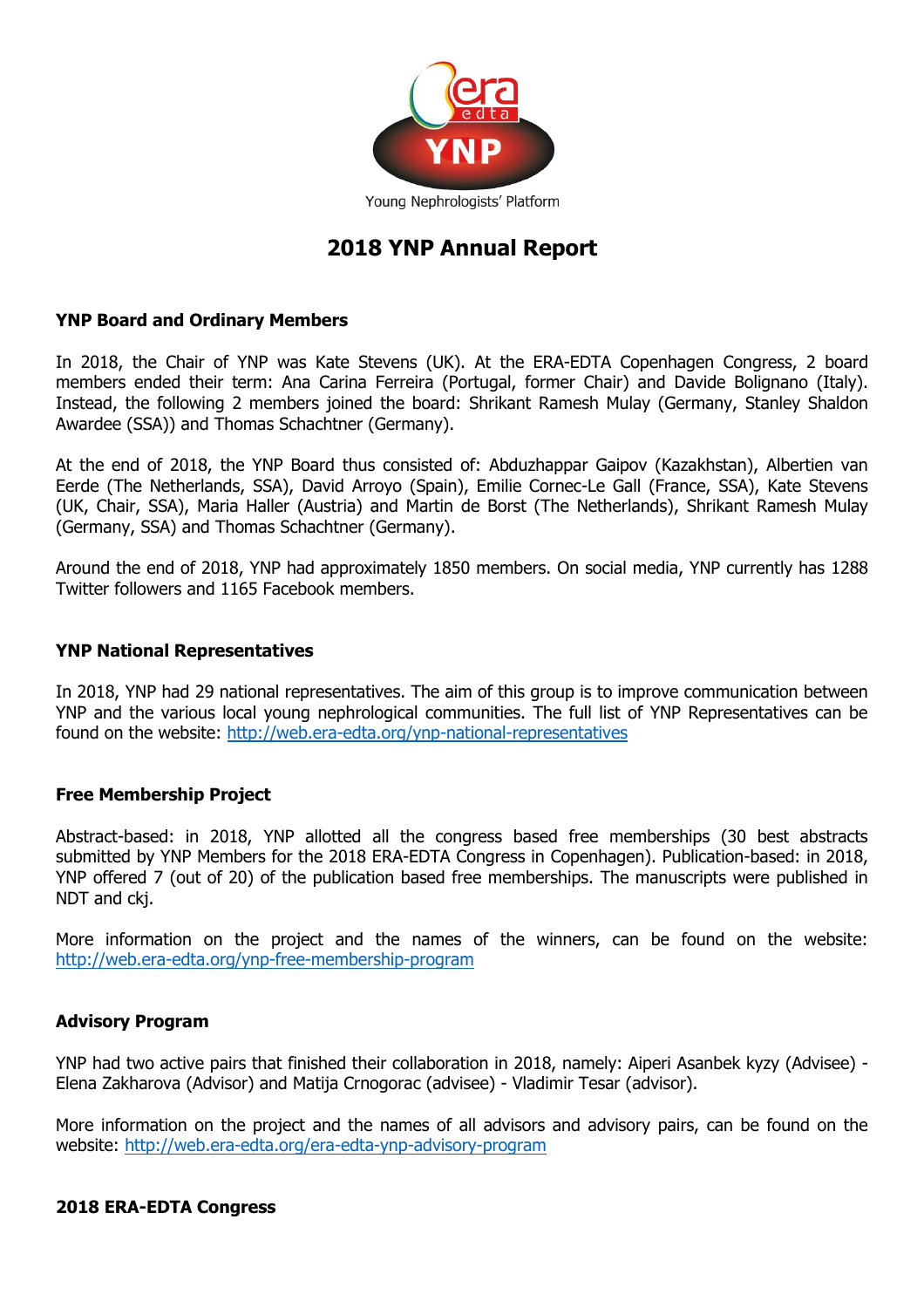YNP held a CME Course in collaboration with the Vascular Access Society (VAS), consisting of a first part with lectures and a second practical part:



YNP also had 7 YNP-branded speakers in various sessions throughout the congress programme.

| <b>Scientific Programme</b>                                                                                 | Denmark May 24" - 27"<br><b>018</b> |
|-------------------------------------------------------------------------------------------------------------|-------------------------------------|
| $C1-M3$                                                                                                     | $11:45 - 13:15$                     |
| <b>Free Communication Session 5 + Mini Lecture</b>                                                          |                                     |
| <b>Clinical nephrology 1</b>                                                                                |                                     |
| Chairs: Dita Maixnerova, Prague, Czech Republic<br>Angela Yee Moon Wang, Hong Kong, Hong Kong, P.R. China   | 25                                  |
| Mini lecture<br>Using digital and mobile tools in clinical research<br>Mitchell Lunn, San Francisco, U.S.A. | FRIDAY, MAY                         |
| <b>YNP/ASN Exchange</b><br>YNP                                                                              |                                     |

Other YNP activities organised during the Congress were the YNP Meet & Greet, meet the YNP at the ERA-EDTA booth and included interviews in Congress journal and ERA-EDTA TV.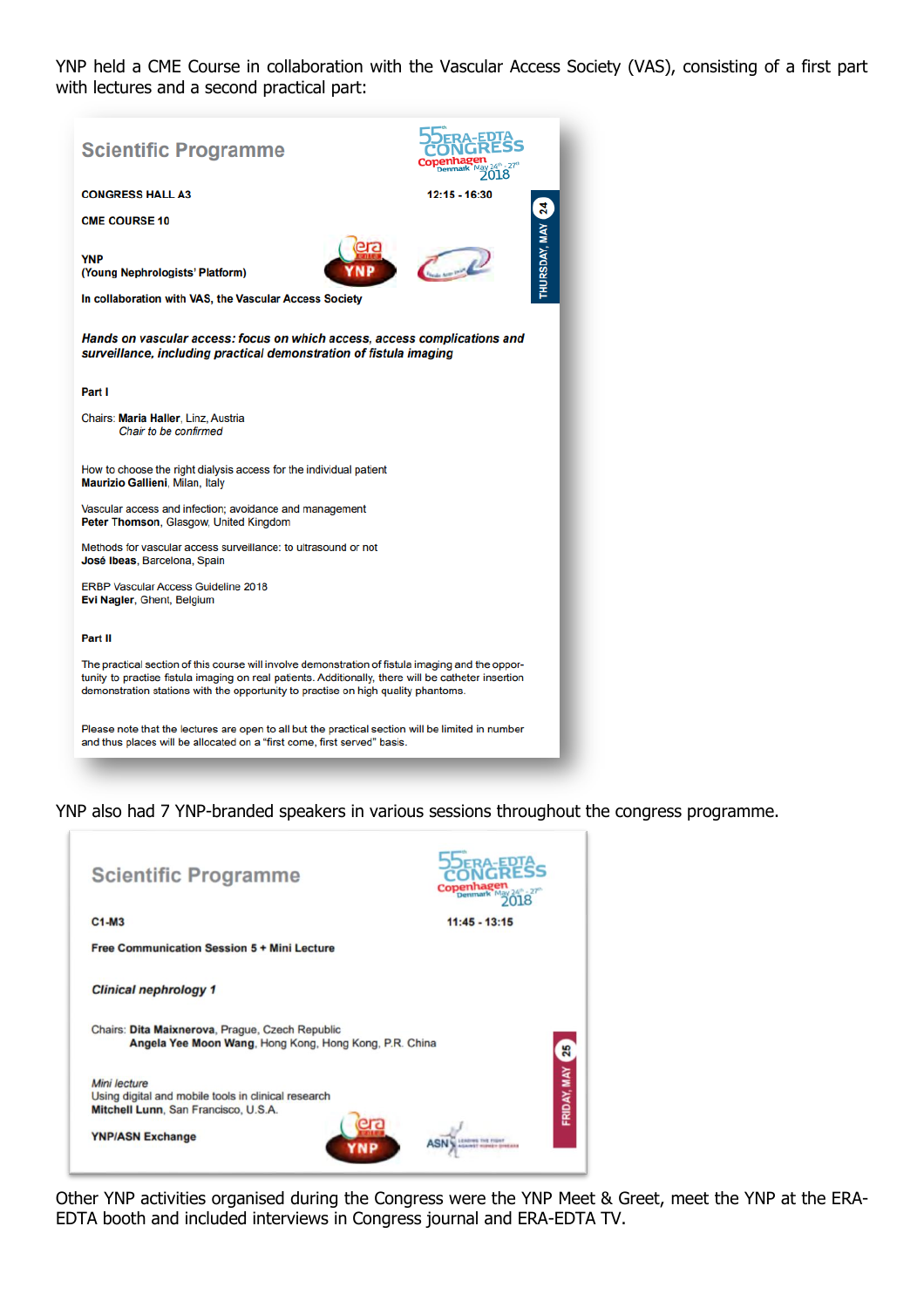#### **2018 YNP CME Course**

YNP organized the 2018 YNP CME Course in Belgrade, Serbia on 8-9 October 2018 (YNP CME Course page: [http://web.era-edta.org/ynp-cme-course-genetics-and-kidney](http://web.era-edta.org/ynp-cme-course-genetics-and-kidney-diseases)[diseases\)](http://web.era-edta.org/ynp-cme-course-genetics-and-kidney-diseases). 89 people from 23 different countries participated in the Course. 71 participants completed the evaluation form, with the general evaluation of the course showing the following results:



## **Contact with societies**

National Societies: YNP continues its initiative where National Societies can send a request to have a YNP member as a speaker at the national meetings.

ASN – In 2018, ERA-EDTA and ASN had another exchange of young speakers between the two international congresses. Dr Mitchell Lunn was suggested by ASN and spoke at session as outlined above. Dr Emilie Cornec-Le Gall was selected by YNP and spoke at the 2018 ASN Kidney Week.

VAS – YNP closely collaborated with VAS to offer young nephrologists a practical course on Interventional Nephrology, which took place at the 2018 ERA-EDTA Congress.

Free registrations and benefits – YNP offered its members to apply for 10 free registration to the Nephro Update Europe 2018 course in Budapest and up to 25 registrations for the 2019 Cardionephrology in Rome and 50 euro discount for the OGSS, Oxford 2018.

GlomCon – new initiative [\(www.glomcon.org\)](http://www.glomcon.org/): round table discussion centred around a paper initially. Active participation by attendants; lively and interactive experience. The videos will also be posted online and will be freely available.